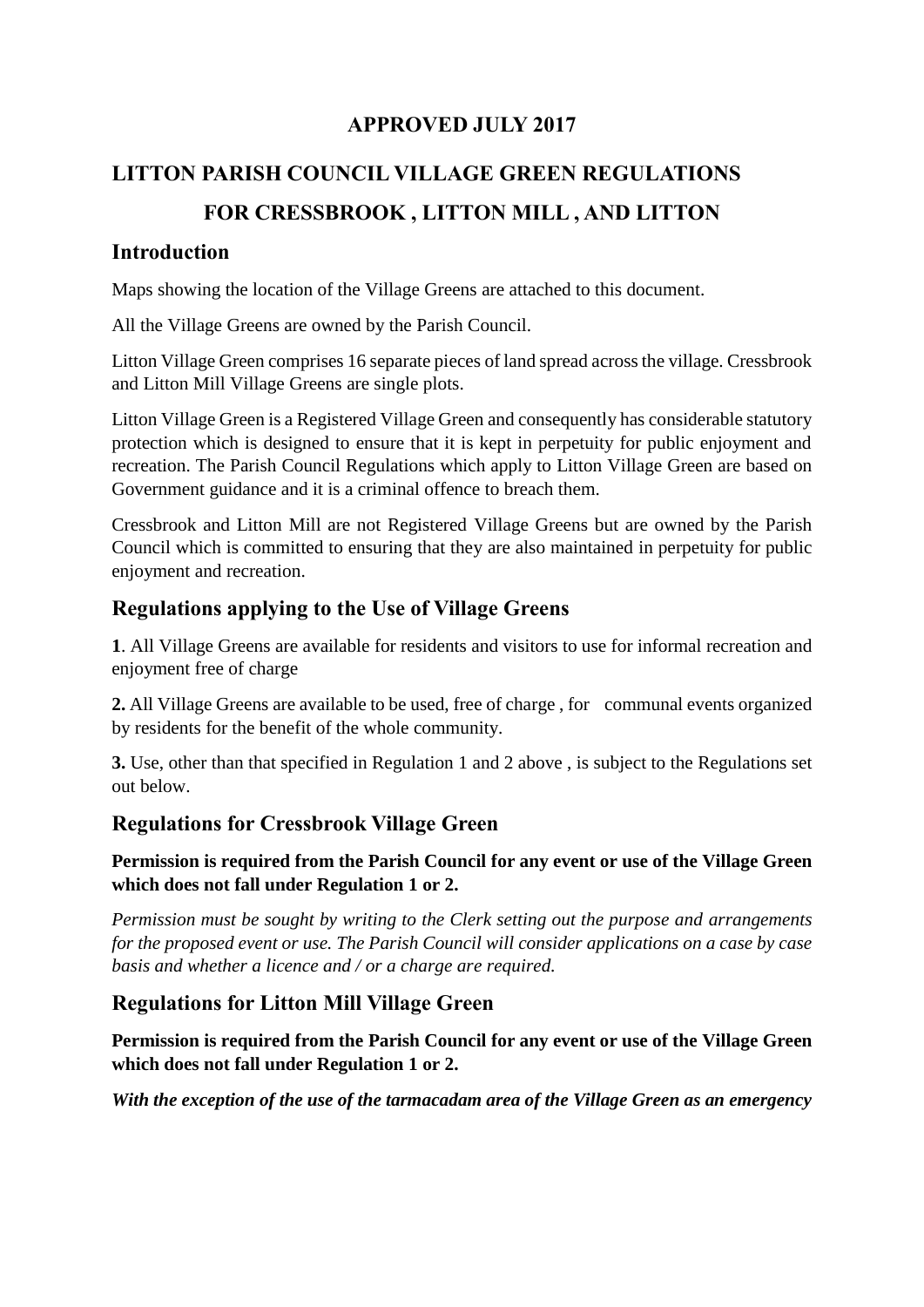*car park permission must be sought by writing to the Clerk setting out the purpose and arrangements for the proposed event or use. The Parish Council will consider applications on a case by case basis and whether a licence and / or a charge are required.*

## **Regulations for Litton Village Green**

#### **Permission is required from the Parish Council for any event or use of the Village Green which does not fall under Regulation 1.**

*Approval for events or use under Regulation 2 are a formality to ensure double bookings are avoided and to allow the Parish Council to co-ordinate any routine grounds maintenance work. Please notify the Clerk to the Council of the proposed event or use, together with any specific requests for help, and confirmation will be given that the event or use can take place.*

*Permission is required from the Parish Council for events or use under Regulation 3. Permission must be sought by writing to the Clerk setting out the purpose and arrangements for the proposed event or use. The Parish Council will consider applications or regularize existing practice by reference to the following Regulations.*

#### **Regulation 3 A. Do not drive over or park in full or in part on the Village Green.**

*EXCEPTION: The Parish Council may grant a licence to residents who would have no vehicular access to their land/property without crossing the Village Green.*

*An annual fee of £ 12 will be payable.*

**Regulation 3 B. Do not disturb the soil of the Village Green such as by digging holes; planting trees, bushes, bulbs and flowers ; erecting sign posts and tents ; building a path; pursuing horticulture or mowing the grass or any other activity or work which disturbs the soil.**

*EXCEPTION: The Parish Council is predisposed to grant a licence for the occasional and temporary disturbance of the Village Green for an event eg wedding or charity fund raising*

*A fee of between £10 and £50 a day will usually be payable and a refundable deposit of up to £100 will be required to cover the cost to the Parish Council of making good any damage to the Village Green not repaired fully and properly by the licensee.* 

*EXCEPTION: The Parish Council itself may from time to time undertake maintenance work to the Village Green.*

**Regulation 3 C. Do not damage fences or walls, dump soil, waste or rubbish on the Village Green and do not take animals, including horses, on to the Village Green.** 

*EXCEPTION: Dogs under supervision may be exercised on the Village Green and dog mess must be cleared up immediately.*

**Regulation 3 D. Do not fence or wall in any part of the Village Green or extend the boundary of your property on to the Village Green.**